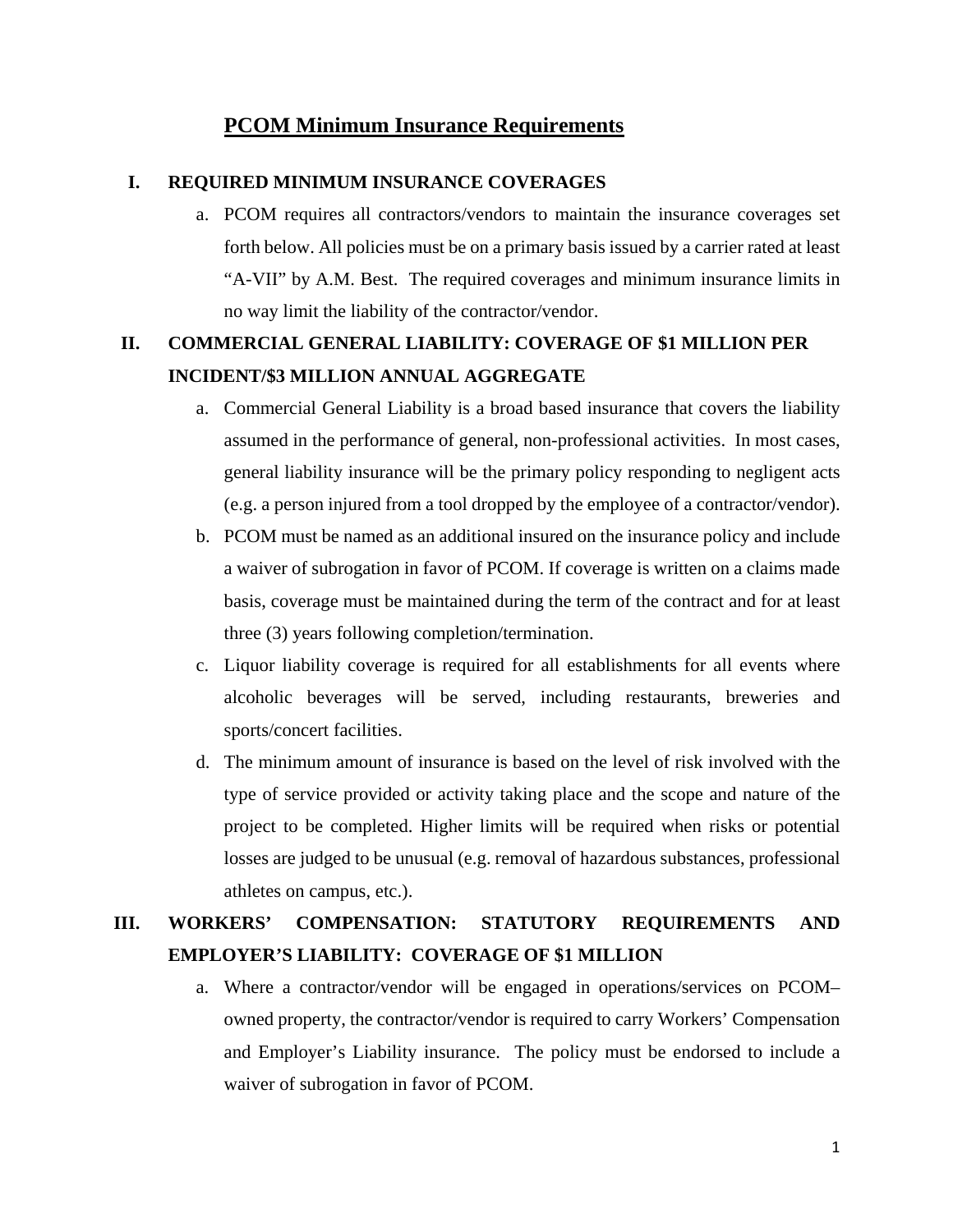### **IV. BUSINESS AUTOMOBILE LIABILITY: COVERAGE OF \$1 MILLION**

- a. Business Automobile Liability insurance covers the liabilities assumed by a business when vehicles are used in the course of business activities. In situations where the contractor/vendor will be utilizing motor vehicles (owned, hired or borrowed) to perform operations or provide services on PCOM property, the contracting party is required to carry Business Automobile Liability insurance.
- b. If the contractor/vendor will be transporting hazardous substances or passengers for hire, it must meet all state and federal licensing requirements. Depending on the type and amount of hazardous materials transported, the contractor/vendor may be subject to the Motor Carrier Act of 1980. In these cases, the contractor will be required to provide proof of required financial responsibility in the form of a Motor Carrier Act endorsement (MCS-90) to their liability insurance policy, a Motor Carrier surety bond, or self-insurance authorization from the Federal Motor Carrier Safety Administration. The limits of liability required will be in accordance with 49 CFR 387.7.

#### V. **POLLUTION LIABILITY INSURANCE: COVERAGE OF \$10 MILLION**

a. If the contractor/vendor engages in a business working with, producing or utilizing a product or waste considered to be a "hazardous material or waste" under local, state or federal law (which includes but is not limited to flammable explosives, radioactive materials, known carcinogenic materials, volatile chemicals and biological contaminants) it is required to carry Pollution Liability insurance coverage. The policy must include sudden and gradual coverage for third-party liability, including defense costs and completed operations. The coverage must be maintained during the term of the contract/lease and for at least three (3) years following completion/termination.

# **VI. PROFESSIONAL LIABILITY/ERRORS AND OMISSIONS INSURANCE: COVERAGE OF \$1 MILLION PER INCIDENT/ \$3 MILLION ANNUAL AGGREGATE**

a. Contractors/vendors performing professional services (law firms, architects, medical professionals, environmental consultants, engineers, security companies, accountants, investment managers and insurance brokers) are required to carry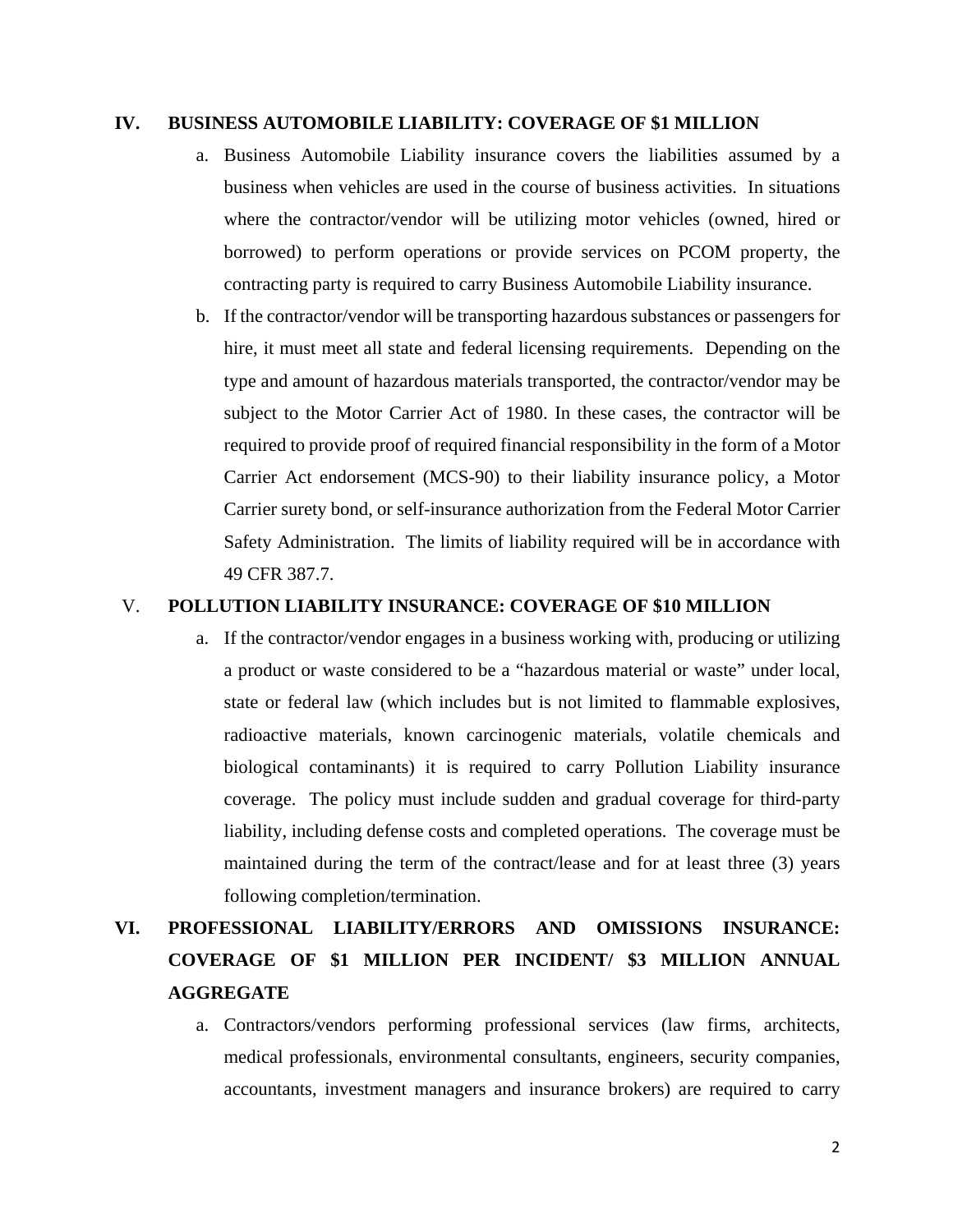Professional Liability/Errors and Omissions insurance, sometimes commonly referred to as "malpractice" insurance. The coverage must be maintained during the term of the contract and for at least three (3) years following its completion/ termination.

#### **VII. CRIME INSURANCE: MINIMUM COVERAGE OF \$5 MILLION**

a. When a contractor/vendor's services include handling or having access to PCOM money, securities and other negotiable instruments, the contractor/vendor is required to have a Commercial Crime (Fidelity) policy, or if a financial institution, a Financial Institution Bond.

#### **VIII. PRIVACY LIABILITY (CYBER) INSURANCE: COVERAGE OF \$5 MILLION**

a. Privacy Liability or "Cyber" insurance covers an organization in the event of an alleged or actual failure in its responsibility to protect sensitive information of others. Such information can include personally-identifiable information (Social Security numbers, driver's license numbers, etc.), financial information (bank account numbers, credit card numbers, insurance information, etc.) or confidential personal or health information (medical records, academic records, etc.).

#### IX. **CERTIFICATES OF INSURANCE AND POLICY ENDORSEMENTS**

a. A Certificate of Insurance (COI) is a standardized way of documenting proof of insurance coverages. PCOM will accept properly completed ACORD 25 (liability) and ACORD 28 (commercial property) Certificate of Insurance forms as sufficient proof of insurance. The contractor/vendor must supply a copy of their "Additional Insured-Owners, Lessees or Contractors' Endorsement (ISO Form CG 20 37 07 04 and ISO CG 20 10 07 04 or equivalent) naming "The Philadelphia College of Osteopathic Medicine Foundation and its affiliates, subsidiaries, trustees, officers, agents and employees are Additional Insureds as their interests may appear." The COI should specify coverages with policy numbers, policy dates, and limits. With the exception of Workers' Compensation and Professional Liability coverage, the COI must state in the COI section entitled DESCRIPTION OF OPERATIONS/LOCATIONS/VEHICLES/ SPECIAL ITEMS): "The Philadelphia College of Osteopathic Medicine, its trustees, officers, agents and employees are Additional Insureds as their interests may appear." A minimum of thirty (30) days